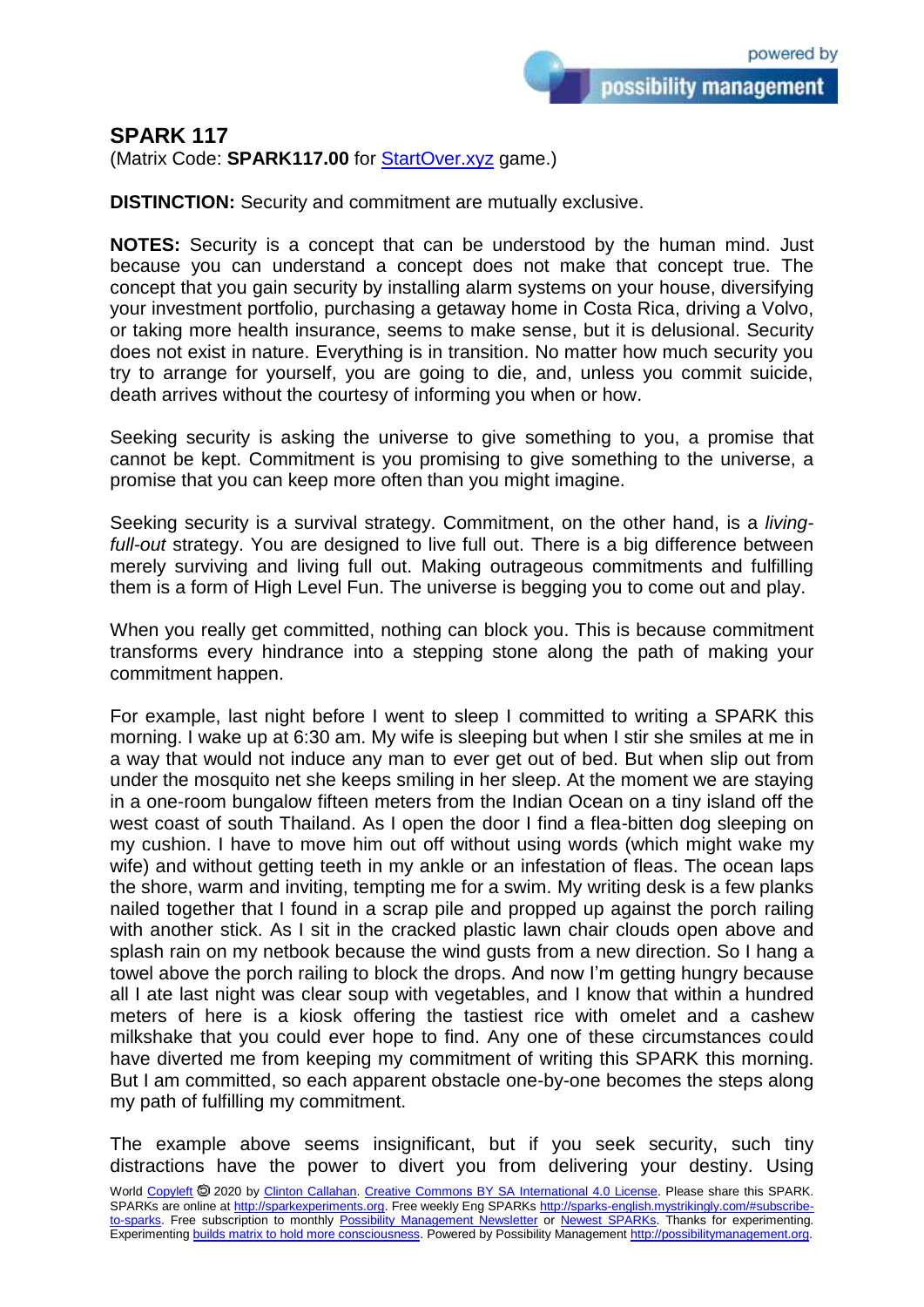obstacles as bridges also applies when making big commitments, such as to homeschool your children, or to begin your next initiatory process, or to remove aliveness-sucking objects from your cellar, attic, closets, garage and cupboards, or to exit the system. The obstacles provide the way.

If you do not accomplish something it could be because you are seeking security. Since results never lie, what you get is what you are actually committed to. Meaning, regardless of the story you tell yourself or other people, what you have is what you want.

You are always committed to something, and the something you are committed to shows up in what you do and what you have. If what you have differs from what you think you want, you are committed to something different than you thought. You were instead perhaps considering the philosophical concept of doing something, or you were entertaining yourself with a fantasy world in which you imagined yourself doing something, but you were not committed.

It seems that a person can only commit to what aligns with their Bright Principles, their destiny. When you actually commit to being your destiny in action, your energetic body changes shape. Then your vigor and presence grow ten-fold because the universe conforms to your new shape allowing archetypal forces to assist you. These are comparable to laws of physics.

It helps to recognize that commitment does not occur in the mind. Commitment takes place in your energetic body through a deep decision.

You make superficial and transient decisions in your intellectual, emotional and physical bodies, but the important decisions such as what project you work on, where you live, who your friends are, these are deep decisions that change who you are. After truly committing, who you are aligns with a new future, a future that includes whatever it takes to fulfill your commitment.

Perhaps you are afraid to commit because from that moment on you can't blame someone else or your circumstances. All the consequences of your commitment, all the Beep!s and all the Go!s, were caused by you. The Box wants neither uncomfortable success nor uncomfortable failure. It wants its familiar and secure comfort zone. Commitment takes you into a new world beyond the borders of your Box.

## **EXPERIMENTS:**

This experiment has two parts.

**SPARK117.01** Detect where you are seeking security. This can happen in many choices, at home, at work, in public, in private. Do you order the same thing in the same restaurant? Do you avoid eye contact? Do you keep silent or absent mindedly babble when something important could be said? Write a list of things you did not yet accomplish. By each item, write how you chose security instead of truly committing. Be specific.

World [Copyleft](https://en.wikipedia.org/wiki/Copyleft) <sup>5</sup> 2020 by [Clinton Callahan.](http://clintoncallahan.mystrikingly.com/) [Creative Commons BY SA International 4.0 License.](https://creativecommons.org/licenses/by-sa/4.0/) Please share this SPARK. SPARKs are online at [http://sparkexperiments.org.](http://sparks-english.mystrikingly.com/) Free weekly Eng SPARKs [http://sparks-english.mystrikingly.com/#subscribe](http://sparks-english.mystrikingly.com/#subscribe-to-sparks)[to-sparks.](http://sparks-english.mystrikingly.com/#subscribe-to-sparks) Free subscription to monthly [Possibility Management Newsletter](https://possibilitymanagement.org/news/) or [Newest SPARKs.](https://www.clintoncallahan.org/newsletter-1) Thanks for experimenting. Experimentin[g builds matrix to hold more consciousness.](http://spaceport.mystrikingly.com/) Powered by Possibility Managemen[t http://possibilitymanagement.org.](http://possibilitymanagement.org/)